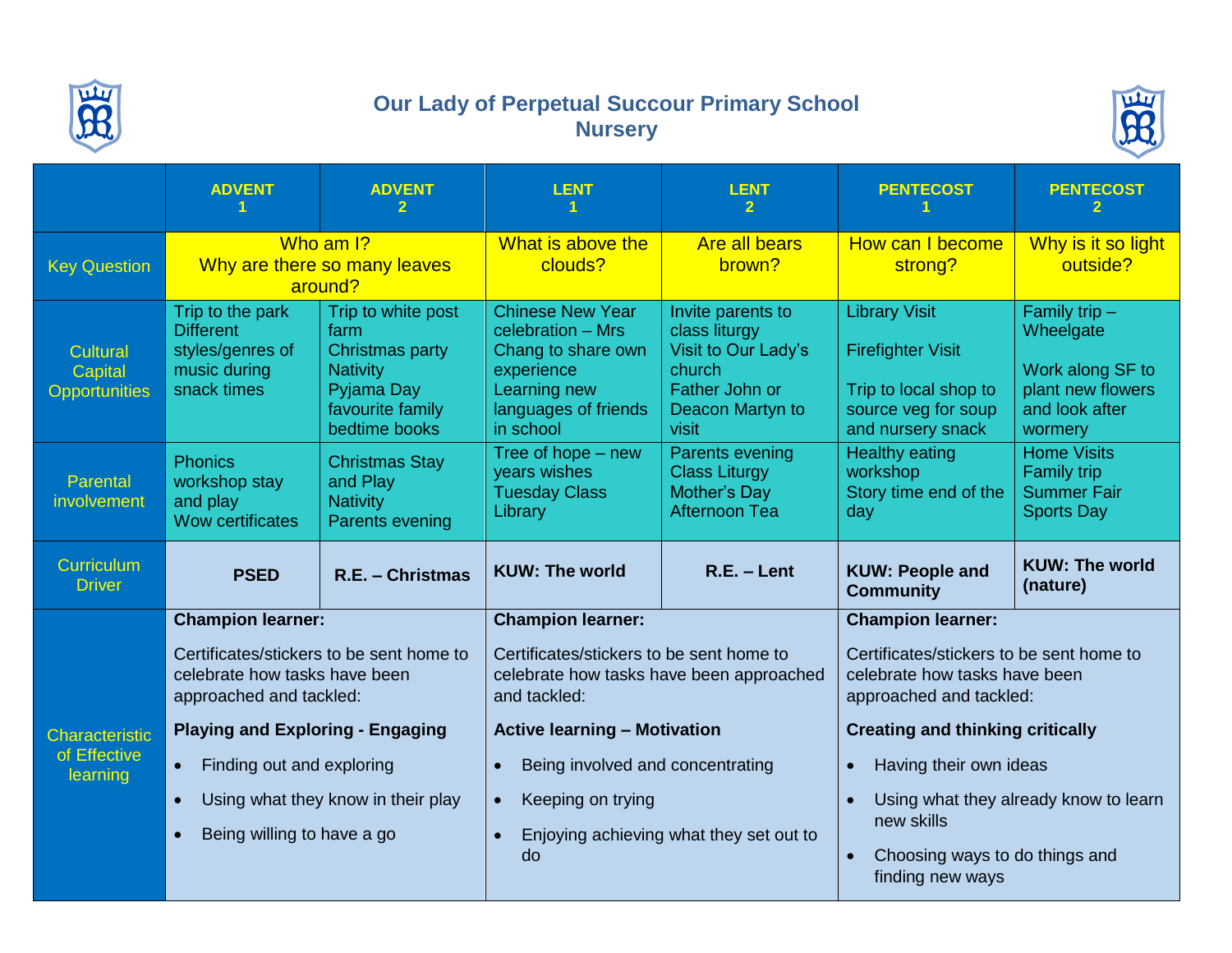|          | Fab finger                                                                                                                                                                                                                                          | Fab finger activities                                                                                                                                                                  | Fab finger activities                                                                                                                                                                                                                                           | Fab finger activities                                                                                                                                                                                                                                                 | Fab finger activities                                                                                                                                                                             | Fab finger activities                                                                                                                                                                                                |
|----------|-----------------------------------------------------------------------------------------------------------------------------------------------------------------------------------------------------------------------------------------------------|----------------------------------------------------------------------------------------------------------------------------------------------------------------------------------------|-----------------------------------------------------------------------------------------------------------------------------------------------------------------------------------------------------------------------------------------------------------------|-----------------------------------------------------------------------------------------------------------------------------------------------------------------------------------------------------------------------------------------------------------------------|---------------------------------------------------------------------------------------------------------------------------------------------------------------------------------------------------|----------------------------------------------------------------------------------------------------------------------------------------------------------------------------------------------------------------------|
|          | activities<br><b>Distinguishes</b><br>between different<br>marks                                                                                                                                                                                    | <b>Distinguishes</b><br>between different<br>marks                                                                                                                                     | Gives meaning to<br>the marks they make<br>Writing initial sound<br>in name                                                                                                                                                                                     | Gives meaning to<br>the marks they make<br>Writing initial sound<br>in name                                                                                                                                                                                           | <b>Distinction between</b><br>drawing and<br>emergent writing<br>Most of name writing                                                                                                             | Distinction between<br>drawing and<br>emergent writing<br>Name writing                                                                                                                                               |
| Literacy | Listens to stories<br>and rhymes of<br>interest.                                                                                                                                                                                                    | Listens to stories<br>and rhymes of<br>interest.<br>Repeats words or<br>phrases from<br>familiar stories and<br>rhymes                                                                 | Listens to stories<br>with increasing<br>attention and recall<br>Shows an interest in<br>illustrations and print<br>in the books and in<br>the environment                                                                                                      | Listens to stories<br>with increasing<br>attention and recall<br>Rhyme, rhythm and<br>alliteration                                                                                                                                                                    | Joins in with<br>repeated refrains<br>and anticipate key<br>events and phrases<br>in rhymes and<br>stories<br>Oral blending and<br>segmenting                                                     | Joins in with<br>repeated refrains<br>and anticipate key<br>events and<br>phrases in rhymes<br>and stories<br>Set 1 group 1<br>phonemes                                                                              |
| Reading  | <b>Nursery</b><br><b>Rhymes:</b><br><b>Twinkle Twinkle</b><br>little star, 5<br>currant buns, Incy<br>Wincy spider<br><b>Key Text:</b><br>Monkey gets<br>dressed<br><b>Traditional Tale:</b><br>The 3 little pigs<br><b>Non-fiction:</b><br>autumn, | <b>Nursery Rhymes:</b><br>Hickory dickory, 5<br>little monkeys, Hey<br>diddle diddle<br><b>Key Text:</b><br>Owl babies<br>Monkey goes to<br>India<br>Non-fiction:<br>Diwali, Christmas | <b>Nursery Rhymes:</b><br>5 little men in a<br>flying saucer, Head,<br>shoulders, Row, row<br>row your Boat<br><b>Key Text:</b><br><b>Whatever Next!</b><br>Back to Earth with a<br>bump<br>Chinese new year<br>race<br>Non-fiction: space,<br>Chinese new year | <b>Nursery Rhymes:</b><br>Humpty Dumpty,<br>Teddy bear, teddy<br>bear, 5 little ducks<br><b>Key Text:</b><br>We're going on a<br>bear hunt<br>Brown bear, brown<br>bear,<br><b>Easter Story</b><br><b>Traditional tale:</b><br>Gingerbread Man<br><b>Non-Fiction:</b> | <b>Nursery Rhymes:</b><br>5 speckled frogs,<br>Miss Polly had a<br>dolly, Hockey Cokey<br><b>Key Text:</b><br>SuperTato<br><b>Veggies Assembly</b><br><b>Non-fiction:</b><br>growing, people that | <b>Nursery Rhymes:</b><br>5 green bottles,<br>The Grand Old<br>Duke, wheels on<br>the bus<br><b>Key Text:</b><br>The Hungry<br>Caterpillar<br><b>Traditional tale:</b><br>The 3 Billy Goats<br>Gruff<br>Non-fiction: |
|          |                                                                                                                                                                                                                                                     | around the world                                                                                                                                                                       |                                                                                                                                                                                                                                                                 | farms                                                                                                                                                                                                                                                                 | help us                                                                                                                                                                                           | growing,<br>minibeasts,<br>lifecycles                                                                                                                                                                                |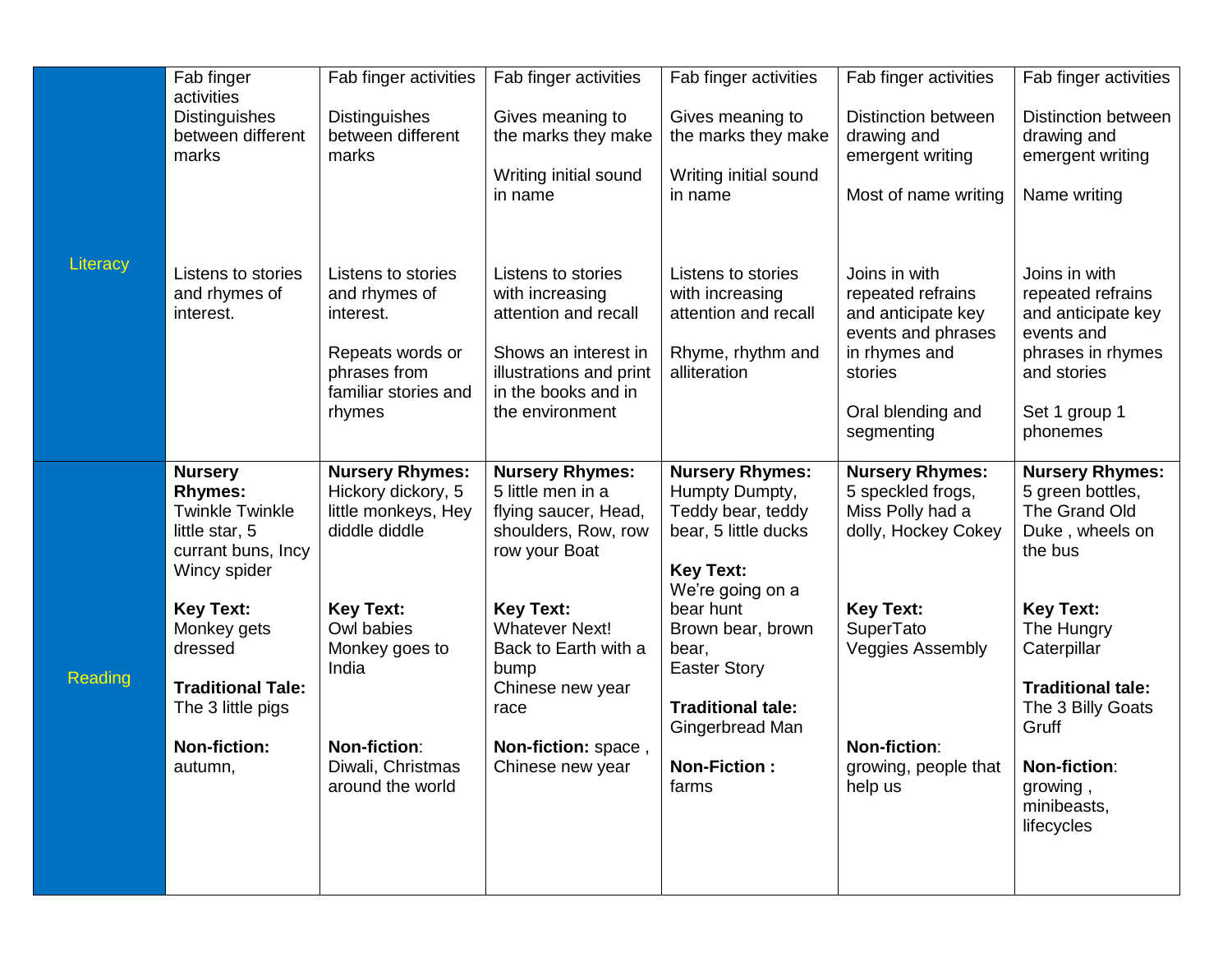| <b>Phonics</b> | Aspect 1-<br>Environmental<br>Sounds<br>Aspect 2-<br>Instrumental<br>Sounds<br>Aspect 3- Body<br>Percussion<br>Aspect 4 - Rhyme                                                                                                                                        | Aspect 1-<br>Environmental<br>Sounds<br>Aspect 3- Body<br>Percussion<br>Aspect 4 - Rhyme<br>and rhythm<br>Aspect 6- Voice<br>Sounds                                                                                                               | Aspect 2-<br>Instrumental<br>Aspect 4 - Rhyme<br>and rhythm<br>Aspect 6- Voice<br>Sounds<br>Aspect 7- Oral<br>blending                                                                                                                                     | Aspect 2-<br>Instrumental<br>Aspect 4 - Rhyme<br>and rhythm<br><b>Aspect 5- Alliteration</b><br>Aspect 7- Oral<br>blending ad<br>segmenting                                                                                                   | Aspect 4 - Rhyme<br>and rhythm<br><b>Aspect 5- Alliteration</b><br>Aspect 6- Voice<br>Sounds<br>Aspect 7- Oral<br>blending ad<br>segmenting                                                                                                                                                                                 | Aspect 4 - Rhyme<br>and rhythm<br>Aspect 5-<br>Alliteration<br>Aspect 7- Oral<br>blending ad<br>segmenting<br>Set 1 phonemes-                                                                                                                     |
|----------------|------------------------------------------------------------------------------------------------------------------------------------------------------------------------------------------------------------------------------------------------------------------------|---------------------------------------------------------------------------------------------------------------------------------------------------------------------------------------------------------------------------------------------------|------------------------------------------------------------------------------------------------------------------------------------------------------------------------------------------------------------------------------------------------------------|-----------------------------------------------------------------------------------------------------------------------------------------------------------------------------------------------------------------------------------------------|-----------------------------------------------------------------------------------------------------------------------------------------------------------------------------------------------------------------------------------------------------------------------------------------------------------------------------|---------------------------------------------------------------------------------------------------------------------------------------------------------------------------------------------------------------------------------------------------|
| Vocab lab      | Set 1 tier 1<br>words:<br>Socks, pants,<br>trousers, shoe,<br>jumper, hat<br><b>Super Word</b>                                                                                                                                                                         | Set 2 tier 1 words:<br>Knife, cup, bowl,<br>plate, spoon, fork<br><b>Super Word</b>                                                                                                                                                               | Set 3 tier 1 words:<br>clean, dirty, soap,<br>brush, sponge, wash<br><b>Super Word</b>                                                                                                                                                                     | Set 4 tier 1 words:<br>Nose, eyes, mouth,<br>ears, tummy, paws<br><b>Super Word</b>                                                                                                                                                           | Set 5 tier 1 words:<br>Run, jump, hop,<br>throw, clap, roll<br><b>Super Word</b>                                                                                                                                                                                                                                            | Set 6 tier 1 words:<br>Happy, sad,<br>surprised, excited,<br>angry, not sure<br><b>Super Word</b>                                                                                                                                                 |
| <b>Maths</b>   | Using number<br>rhymes with<br>increasing and<br>decreasing<br>structure<br>Matching and<br>sorting<br>Numbers 1-2<br>Perceptual<br>comparison-<br>more/ fewer<br>Cardinality-<br>verbal counting<br>Recognising<br>repeating pattern<br>2d shapes- curve,<br>straight | Using number<br>rhymes with<br>increasing and<br>decreasing<br>structure<br>Subitizing to 3<br>Numbers 1,2,3<br>Composition-<br>whole into parts<br>Repeat and extend<br>patterns<br>2d shapes- side<br>and corner<br>Measure-<br>heavier/lighter | Using number<br>rhymes with<br>increasing and<br>decreasing structure<br>Matching shapes<br>and similarities<br>Numbers 3,4<br>Comparison-<br>more/fewer/the<br>same up to 6 objects<br>Verbal counting to<br>10<br>Measure- full/empty.<br>Taller/shorter | Using number<br>rhymes with<br>increasing and<br>decreasing structure<br>Comparison-Binary<br>sort<br>Numbers 3,4,5<br>2d shapes- how is<br>the same how is it<br>different?<br>Making own<br>repeating pattern<br>Measure-<br>longer/shorter | Using number<br>rhymes with<br>increasing and<br>decreasing structure<br><b>Comparison-Binary</b><br>sort (children make<br>own rule)<br>Verbal counting<br>starting from<br>different number<br><b>Composition stories</b><br>Repairing patterns<br>Measure- deep and<br>shallower<br>Consolidate<br>longer/shorter/taller | Using number<br>rhymes with<br>increasing and<br>decreasing<br>structure<br>Comparison-<br><b>Binary sort</b><br>(children make own<br>rule)<br>Recognising<br>numbers to five-<br>counting, sorting,<br>matching<br>Revise all areas<br>covered. |
| R.E.           | Myself:<br>importance of my<br>name<br><b>Welcome:</b><br><b>Baptism</b>                                                                                                                                                                                               | <b>Other Faiths:</b><br>Judaism<br><b>Birthdays:</b><br>preparing for<br>Advent and<br>Christmas                                                                                                                                                  | <b>Celebrating: How</b><br>the Parish family<br>celebrate together<br>Gathering: The joy<br>of celebrating mass                                                                                                                                            | <b>Growing: Lent is a</b><br>time to grow in love                                                                                                                                                                                             | <b>Good News:</b><br>understanding<br>Pentecost<br><b>Friends: Jesus tells</b><br>us how to be good<br>friends                                                                                                                                                                                                              | Our world: God<br>gave us a<br>wonderful world<br><b>Other Faiths:</b><br>Islam                                                                                                                                                                   |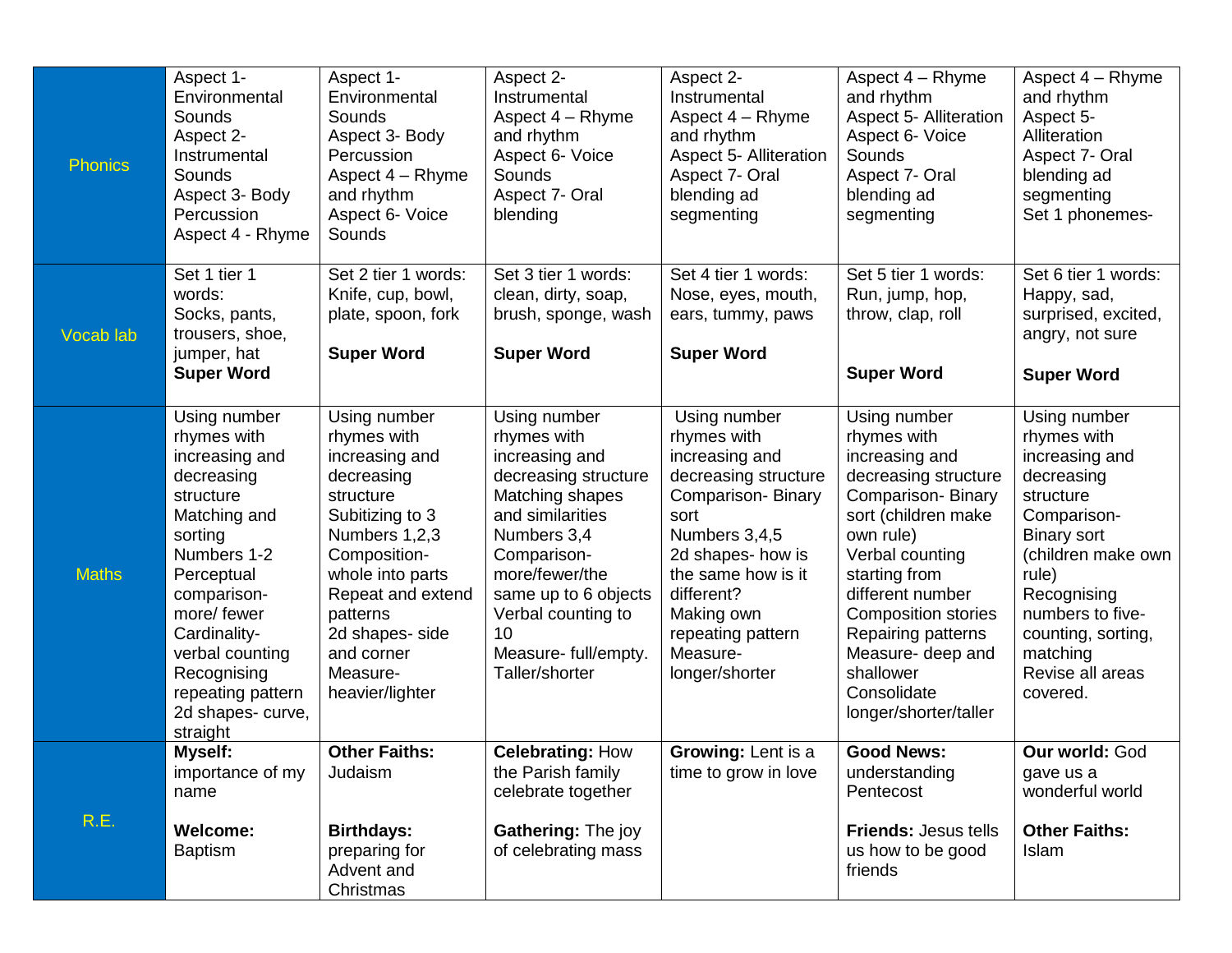| <b>PSED</b>                                                                                                         | <b>Managing feelings and behavior:</b><br>Seeks comfort from familiar adults<br>when needed, shows understanding<br>and cooperates with some boundaries<br>and routine<br>Self-confidence and self-awareness:<br>Separate from main career with support<br>and encouragement, Expresses own<br>preferences and interests |                                                                                                                                                                                                                                          | <b>Managing feelings and behaviour: Know</b><br>that some actions and words can hurt<br>others feelings, begin to take turns and<br>share<br>Self-confidence and self-awareness: Can<br>select and use activities and resources with<br>help, enjoys responsibility of carrying out<br>small tasks                                                       |                                                                                                                                                                                                                                                                                                                                                                | <b>Managing feelings and behaviour: Know</b><br>that some actions and words can hurt<br>others feelings, begin to take turns and<br>share, can adapt behaviour to different<br>events and changes to routine.<br>Self-confidence and self-awareness:<br>Confident to talk with other children,<br>shows confidence in asking adults for<br>help.                                                            |                                                                                                                                                                                                                                                                                                 |
|---------------------------------------------------------------------------------------------------------------------|--------------------------------------------------------------------------------------------------------------------------------------------------------------------------------------------------------------------------------------------------------------------------------------------------------------------------|------------------------------------------------------------------------------------------------------------------------------------------------------------------------------------------------------------------------------------------|----------------------------------------------------------------------------------------------------------------------------------------------------------------------------------------------------------------------------------------------------------------------------------------------------------------------------------------------------------|----------------------------------------------------------------------------------------------------------------------------------------------------------------------------------------------------------------------------------------------------------------------------------------------------------------------------------------------------------------|-------------------------------------------------------------------------------------------------------------------------------------------------------------------------------------------------------------------------------------------------------------------------------------------------------------------------------------------------------------------------------------------------------------|-------------------------------------------------------------------------------------------------------------------------------------------------------------------------------------------------------------------------------------------------------------------------------------------------|
| Knowledge<br>and<br>Understanding<br>of the world:<br>People and<br>communities,<br>The World,<br><b>Technology</b> | <b>Observations</b><br>$\bullet$<br>of what<br>makes us the<br>same<br>different-<br>appearance<br>Using street<br>view ICT to<br>find home-<br>compare what<br>is the same or<br>similar<br>What children<br>see on the<br>way to school<br>Exploring<br>$\bullet$<br>materials<br>straw, sticks<br>and a brick         | Light and dark<br>$\bullet$<br>Where does<br>$\bullet$<br>light come<br>from?<br>Day/night<br>$\bullet$<br>animals<br>How others<br>celebrate<br>festivals<br>Making<br>$\bullet$<br>repeating<br>rangoli pattern<br>on 2simple<br>paint | Watching moon<br>$\bullet$<br>landings and<br>rocket launches<br><b>Exploring taste</b><br>$\bullet$<br>and texture of<br>astronaut food.<br>What planet<br>$\bullet$<br>earth is made of<br><b>How Chinese</b><br>people celebrate,<br>making and<br>eating Chinese<br>food<br>Making a display<br>of our wonders-<br>Space station<br><b>Role Play</b> | How people<br>$\bullet$<br>celebrate Easter<br>and Lent<br>Talk about<br>$\bullet$<br>significant<br>experiences we<br>have with our<br>mum's.<br>Explore the<br>changes that<br>occur when<br>baking<br>gingerbread men<br>biscuits from<br>dough mix to<br>coming out of the<br>oven<br>What different<br>kind of bears are<br>there? Where do<br>they live? | Observing<br>$\bullet$<br>difference and<br>similarities in fruit<br>and vegetables<br>Where fruit and<br>$\bullet$<br>vegetables grow<br>Healthy and<br>$\bullet$<br>unhealthy food<br>Show interest in<br>people that help<br>us like,<br>firefighters and<br>doctors. Set up<br>different role play<br>areas<br>What I want to<br>$\bullet$<br>be when I grow<br>up- what our<br>family does for<br>jobs | Life cycle of a<br>$\bullet$<br>butterfly<br>Similarities and<br>$\bullet$<br>differences in<br>minibeasts<br>Walk around<br>$\bullet$<br>school and<br>gardens uses<br>senses see<br>changes of<br>summer<br>season<br>Show care and<br>concern for<br>living things in<br>the<br>environment. |
| Art and<br>D.T.                                                                                                     | Form-<br>constructing box<br>model of a house<br>for a little pig<br><b>Pattern and print</b><br>- using 2d shapes<br>to print with to<br>make repeating<br>pattern<br><b>Drawing-self</b><br>portrait                                                                                                                   | Form-<br>Manipulating clay<br>to mould a diva<br><b>Colour-</b> explore<br>mixing powder<br>paint to create<br>firework pictures<br>Texture- collaging<br>different textured<br>fabrics on a duvet<br>cover                              | Form- making in<br>instrument shaker<br>and decorating.<br><b>Colour - Dragon</b><br>masks and cloth for<br>Chinese dragon<br>dance<br><b>Drawing-story</b><br>maps using correct<br>colours and various<br>marks                                                                                                                                        | <b>Form-</b> using split<br>pins and hole<br>punches to make<br>moving bear<br><b>Colour-</b> marble<br>painting colours for<br>pancake filings or<br>planets<br>Texture- sewing<br>own gingerbread<br>man                                                                                                                                                     | <b>Drawing-people</b><br>that help us using<br>pastels,<br>observational<br>drawings of fruit and<br>vegetables<br>Form-constructing<br>vehicles for people<br>that help us                                                                                                                                                                                                                                 | <b>Colour-</b> mixing<br>colours and folding<br>paper to make<br>symmetrical<br>butterfly.<br><b>Texture-</b> painting<br>ladybirds onto<br>stones.<br>Drawing-<br>observational<br>drawing of flowers                                                                                          |